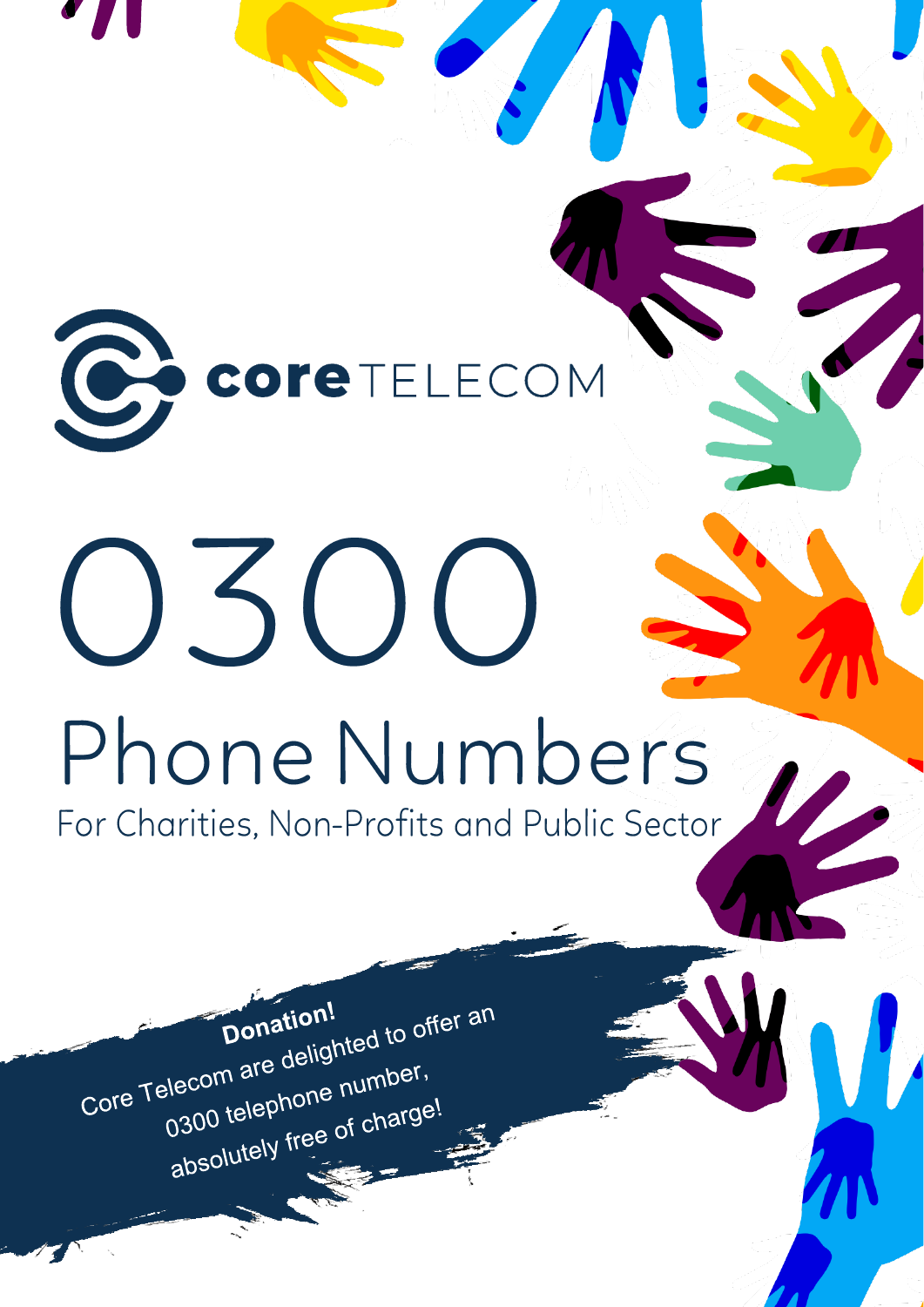

# | An Ethical Number Range

03 Numbers were introduced by OFCOM to clear up varying (and often confusing) call costs to most 08 numbers. Any call to a 03 number is charged at exactly the same rate as any call to a 01 or 02 landline. This effectively makes the call free from any mobile or landline with bundled minutes.

# | UK Wide Non-Geographic Number

03 number ranges are classed as non-geographic, allowing you to advertise across the country. It also creates a highly professional image for your business or organisation and you can advertise alongside the largest brands in the country.

## | Cost Effective for Your Organisation

Many UK charities and public bodies have operated 0800 numbers for their advice and helplines as these are 'Freephone', but new operating charges have meant an 0800 is now significantly more expensive to operate. In 2015 all calls to 0800 numbers, including from mobiles were made free, but the cost was passed onto the organisations who operate them.

Many providers of 0800 numbers have now added a surcharge of up to 7p per minute for all calls that originate from a mobile. None of these extra costs are associated with the 03 range.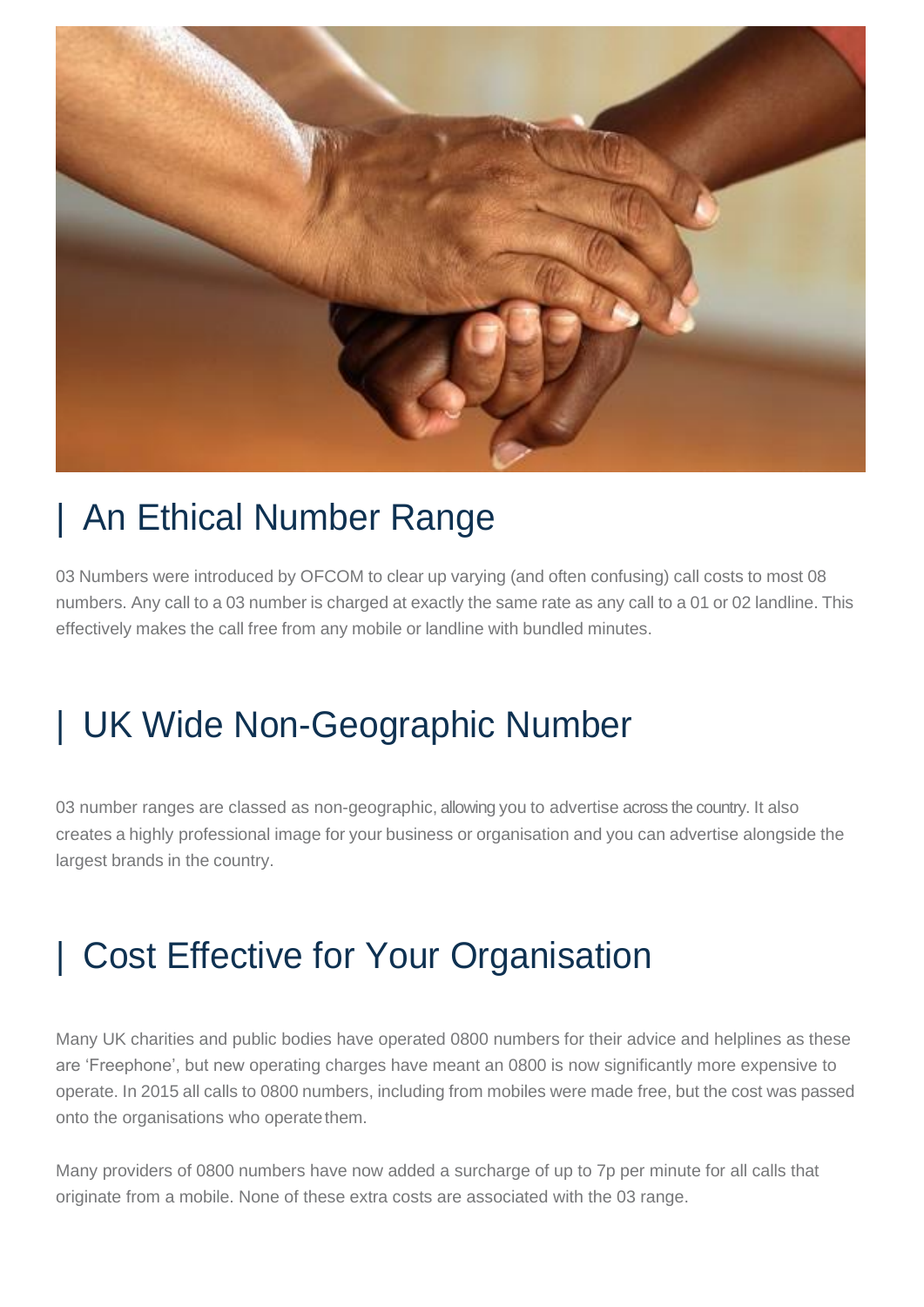# | Why Choose a 0300 Number?

OFCOM has reserved the 0300 range for charities, non-profit organisations and the public sector. They were introduced to:

"Increase certainty, trust and confidence in the numbers that consumers use to call public services and voluntary services" – OFCOM

The cost to call an 0300 number costs the same as any call to a 01 or 02 landline, even from a mobile phone. This makes the calls effectively free from most phones as they are included within all monthly minute bundles.

They offer all the benefits of any 08 number, but without the often-confusing call costs and increased charges to host them.

Some of the UK's leading charities and public sector bodies are now using 0300 numbers for their main inbound numbers, helplines and fundraising campaigns:

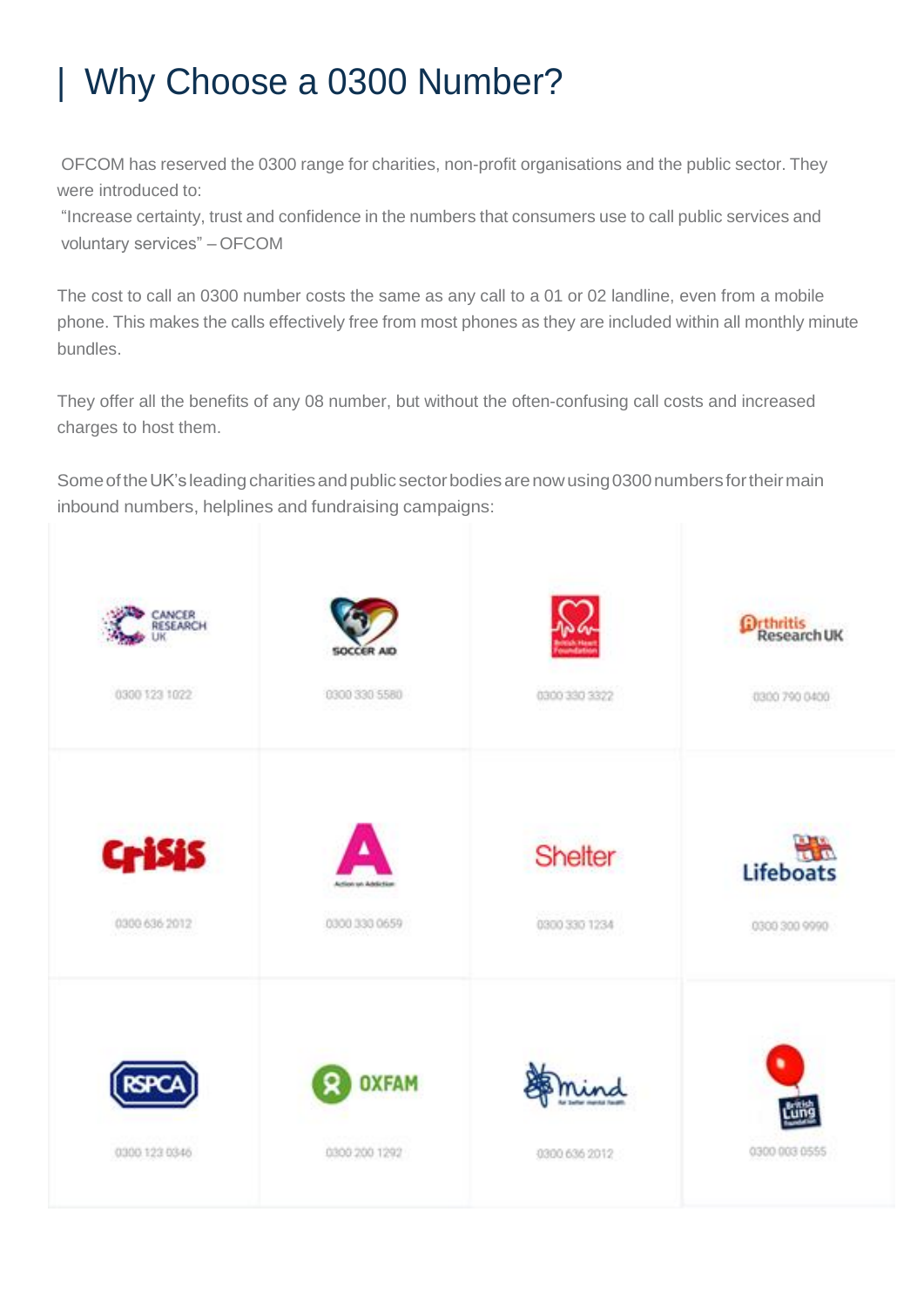# **Our Charity Experience**

We're proud to work with some fantastic charities who are delighted with our service and dedicated team:



.

The support of companies such as Core Telecom helps us to make a real difference to people's lives. Core's donation of the helpline and their wider support for the Trust is warmly welcomed.

Barrie Oldham, Chief Executive



I just wanted to say that your service has been GREAT. Really helpful from the very first enquiry right through the process and your fast response. We've been really impressed by the answering service and are already finding the virtual switchboard a better way of managing our limited resources by directing calls to the appropriate person automatically. We are sure that as we grow and use the system more, we will find more ways of utilising it to support our charitable objectives. Thank you.



Our 03 number helps us to provide a low-cost way for the public to get in touch and access our services easily. We want to ensure we are able to help as many children and families as possible so our incoming calls are vital to letting us speak to them directly.

- Tony Curtis MBE – Chairman – Dreams & Wishes

## | About Us

Core Telecom is an independent network which currently handles in excess of 400 million minutes per annum. We are directly interconnected with BT through a series of IP and fixed connections which guarantees our service and security.

As one of the leading carriers in the UK, we specialise in inbound call solutions and provide a full range of non-geographic and geographic numbers, coupled with industry leading call management solutions. As well as being a leader in hosted internal phone systems and Bulk SMS functionality.